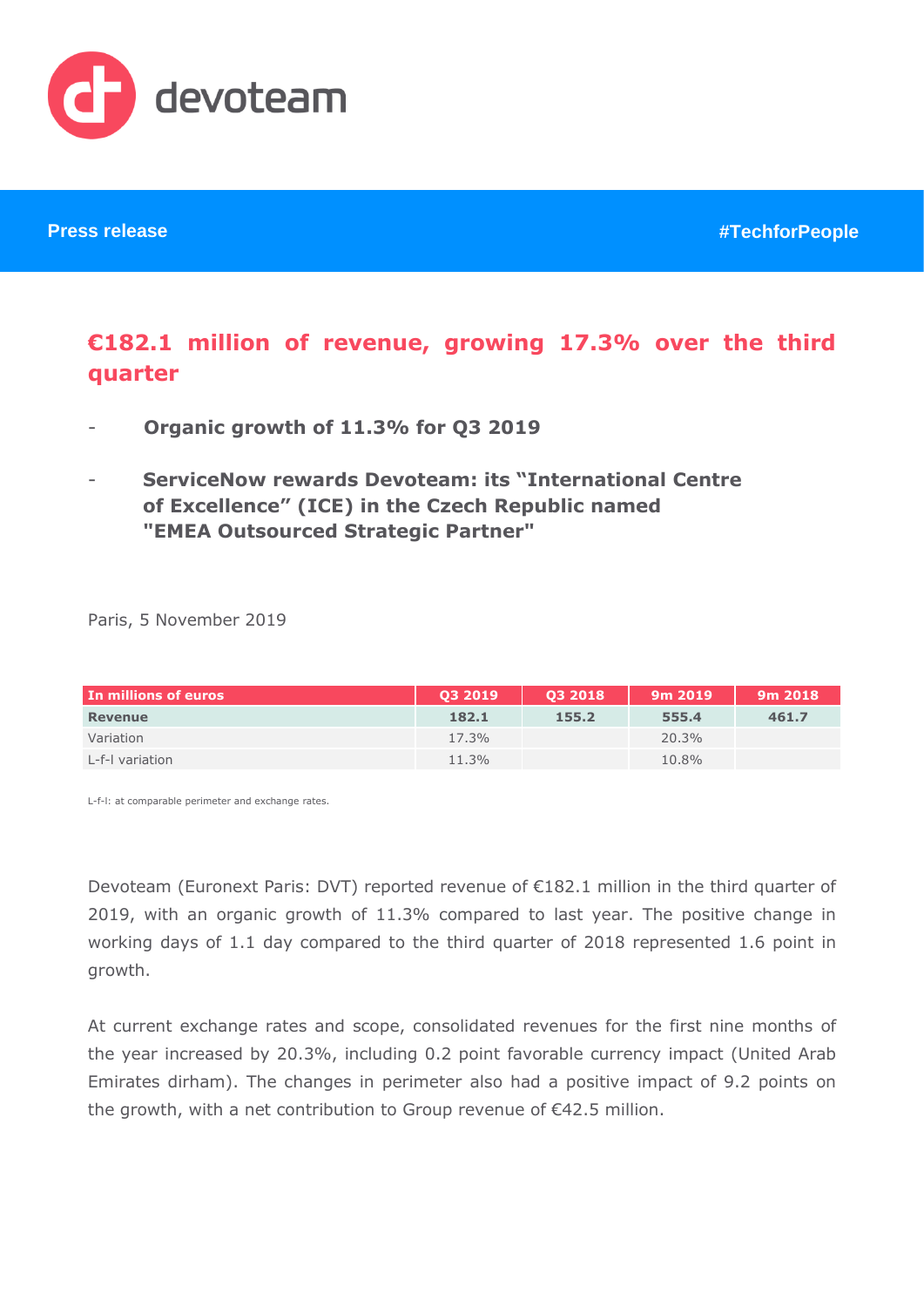# **Devoteam ICE ("International Centre of Excellence") recognized as ServiceNow "EMEA Outsourced Strategic Partner"**

Since its launch in 2018, Devoteam's ICE has been providing functional ServiceNow consulting and integration services in SaaS mode across EMEA. This recognition emphasizes the excellence of this team.

### **Launch of the Kubernetes DevOps academy in EMEA**

Devoteam launched a Kubernetes DevOps academy across EMEA focused on training our consultants on a large panel of Red Hat open source technologies, ranging from Cloud, DevOps and Middleware. Over 150 consultants will be certified across the Group by the end of the year. This academy allows Devoteam to increase its expertise in the field of open source Kubernetes technologies, the foundation of new generation cloud applications.

## **Analysis of Q3 2019 revenue by region**

**France** revenue was up 9.1% organically in the third quarter and continued to improve its utilization rate.

The **Northern Europe** region delivered strong results over the quarter, with organic growth of 15.8% driven by the activities in the United Kingdom, the Netherlands and Norway. Belgium continued its solid performance started in the first half of 2019.

The **Central Europe** region grew by 6.7% impacted by the entry of Alegri in the organic scope which has offset partially the resurgence of the growth of Devoteam Germany.

The **Iberia & Latam** region increased organically by 10.6%, driven by Devoteam Spain and the Bold business in Portugal.

Excellent performance of the **Rest of the World** region, which rose by 28.4% organically, due to the strong growth of activities in the Middle East and Maghreb.

## **Headcount and utilization rate**

At 30 September 2019, the Group employed 7 458 professionals. Excluding the changes in scope, the headcount increased by 170 professionals during the third quarter of 2019.

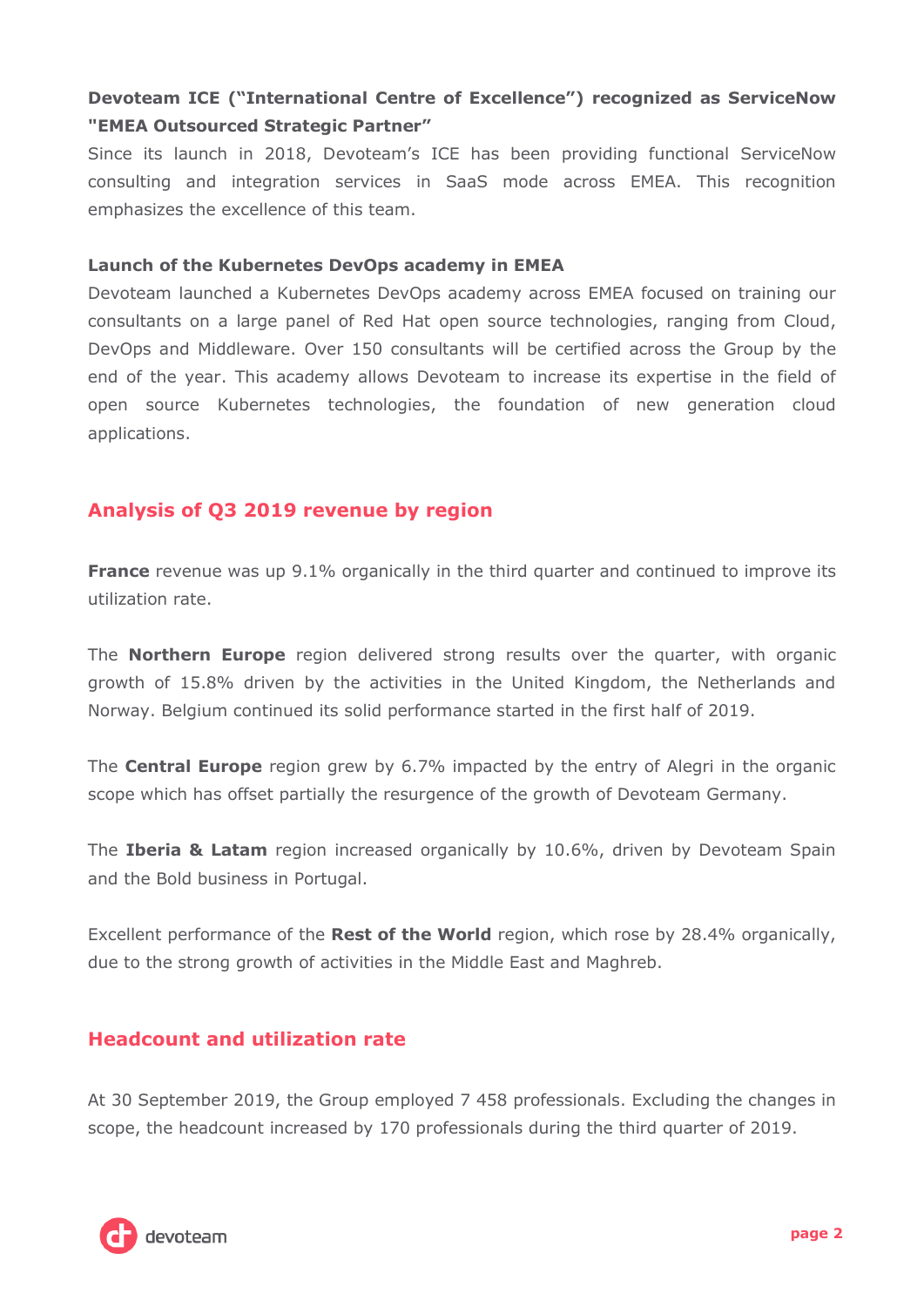The ratio of billable headcount to total headcount stood at 85.4% at the end of the period, increasing slightly compared to the end of June 2019.

In the third quarter of 2019, the Group utilization of internal resources stood at 84.0%, an improvement of 0.9 point compared to the second quarter of 2019 with good progress of the management's action plans.

# **2019 outlook**

Considering the pace of the utilization rate improvement and the current visibility, the Group now expects revenue of circa €765 million and organic growth close to 11%. It maintains its objective of operating margin around 10.3% of revenue for 2019.

## **Next press release**

2019 full year results: March 10<sup>th</sup> 2020, after market close.

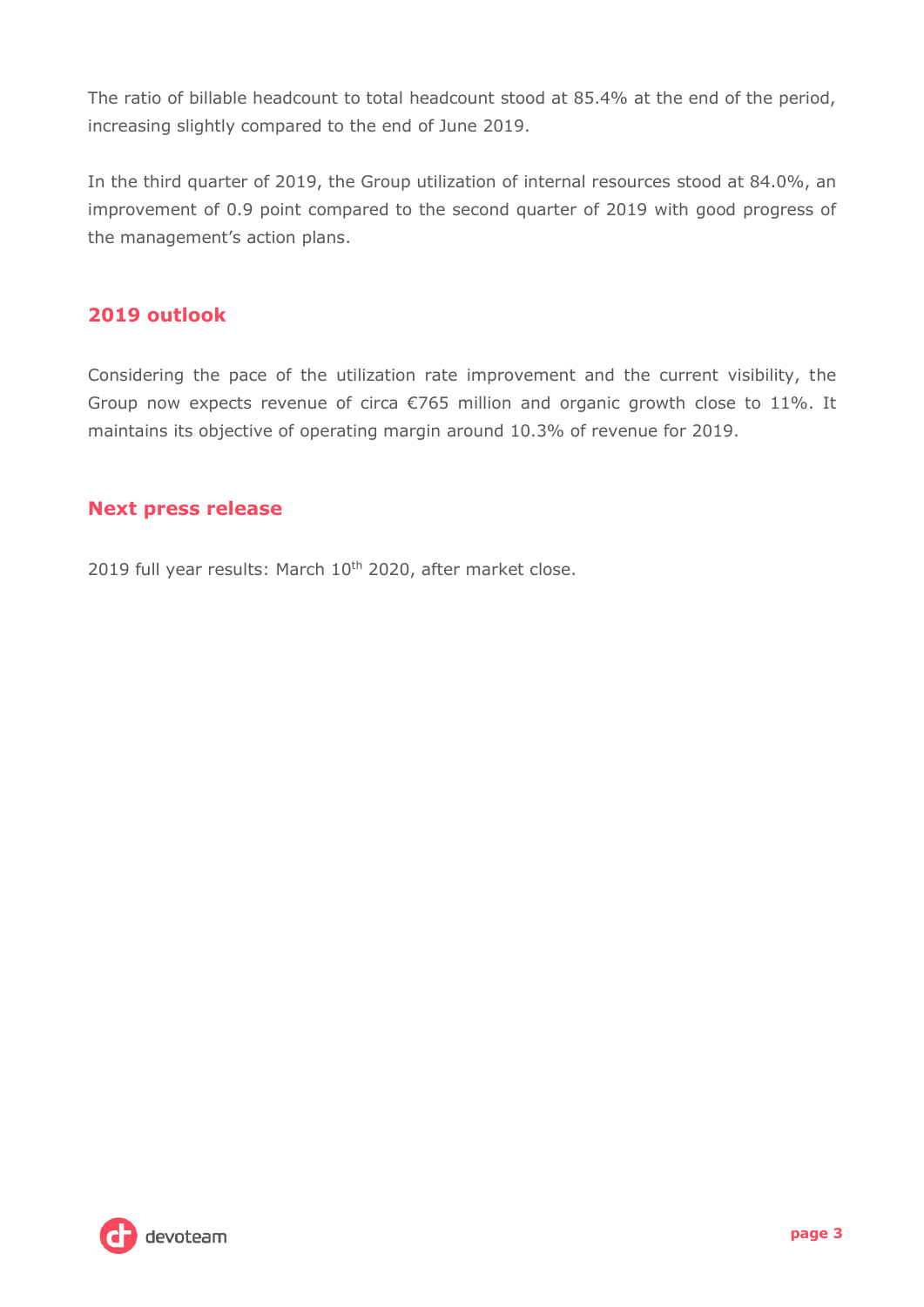## **Appendix**

## **Pro forma information of revenue and operating margin**

Devoteam Poland has been sold and deconsolidated from 1 July 2019. The entity has been reclassified from the Central Europe region to the Divestments region.

| In millions of<br>euros       | Q <sub>1</sub><br>2018<br>restated | Q <sub>1</sub><br>2018<br>presented* | Q <sub>2</sub><br>2018<br>restated | Q <sub>2</sub><br>2018<br>presented* | Q <sub>3</sub><br>2019<br>restated | Q <sub>3</sub><br>2019<br>presented* | Q <sub>4</sub><br>2019<br>restated | Q <sub>4</sub><br>2019<br>presented* |
|-------------------------------|------------------------------------|--------------------------------------|------------------------------------|--------------------------------------|------------------------------------|--------------------------------------|------------------------------------|--------------------------------------|
| <b>Central Europe</b>         |                                    |                                      |                                    |                                      |                                    |                                      |                                    |                                      |
| Group<br>contribution         | 12.9                               | 13.2                                 | 12.1                               | 12.4                                 | 14.8                               | 15.2                                 | 22.0                               | 22.3                                 |
| <b>Divestments</b>            |                                    |                                      |                                    |                                      |                                    |                                      |                                    |                                      |
| Group<br>contribution         | 6.4                                | 6.1                                  | 6.8                                | 6.6                                  | 7.4                                | 7.1                                  | 4.3                                | 4.1                                  |
| In millions of<br>euros       | H1<br>2018<br>restated             | H1<br>2018<br>presented*             | 9m<br>2018<br>restated             | 9m<br>2018<br>presented*             | 2018<br>restated                   | 2018<br>presented*                   |                                    |                                      |
| <b>Central Europe</b>         |                                    |                                      |                                    |                                      |                                    |                                      |                                    |                                      |
| Group<br>contribution         | 25.0                               | 25.6                                 | 39.8                               | 40.8                                 | 61.9                               | 63.1                                 |                                    |                                      |
| Operating margin              | 2.8                                | 2.8                                  |                                    |                                      | 6.8                                | 6.8                                  |                                    |                                      |
| In % of Group<br>contribution | 11.1%                              | 3.1%                                 |                                    |                                      | 11.0%                              | 10.7%                                |                                    |                                      |
| <b>Divestments</b>            |                                    |                                      |                                    |                                      |                                    |                                      |                                    |                                      |
| Group<br>contribution         | 13.3                               | 12.7                                 | 20.7                               | 19.8                                 | 25.0                               | 23.8                                 |                                    |                                      |
| Operating margin              | 1.1                                | 1.1                                  |                                    |                                      | 1.6                                | 1.7                                  |                                    |                                      |
| In % of Group<br>contribution | 8.5%                               | $-120.9%$                            |                                    |                                      | 6.6%                               | 7.0%                                 |                                    |                                      |
| In millions of<br>euros       | Q <sub>1</sub><br>2019<br>restated | Q <sub>1</sub><br>2019<br>presented* | Q <sub>2</sub><br>2019<br>restated | Q <sub>2</sub><br>2019<br>presented* |                                    |                                      |                                    |                                      |
| <b>Central Europe</b>         |                                    |                                      |                                    |                                      |                                    |                                      |                                    |                                      |
| Group<br>contribution         | 20.4                               | 20.7                                 | 19.9                               | 20.2                                 |                                    |                                      |                                    |                                      |
| <b>Divestments</b>            |                                    |                                      |                                    |                                      |                                    |                                      |                                    |                                      |
| Group<br>contribution         | 0.4                                | 0.1                                  | 0.4                                | 0.1                                  |                                    |                                      |                                    |                                      |
| In millions of<br>euros       | H <sub>1</sub><br>2019<br>restated | H <sub>1</sub><br>2019<br>presented* |                                    |                                      |                                    |                                      |                                    |                                      |
| <b>Central Europe</b>         |                                    |                                      |                                    |                                      |                                    |                                      |                                    |                                      |
| Group<br>contribution         | 40.4                               | 40.9                                 |                                    |                                      |                                    |                                      |                                    |                                      |
| Operating margin              | 1.3                                | 1.3                                  |                                    |                                      |                                    |                                      |                                    |                                      |
| In % of Group<br>contribution | 3.2%                               | 3.1%                                 |                                    |                                      |                                    |                                      |                                    |                                      |
| <b>Divestments</b>            |                                    |                                      |                                    |                                      |                                    |                                      |                                    |                                      |
| Group<br>contribution         | 0.7                                | 0.2                                  |                                    |                                      |                                    |                                      |                                    |                                      |
| Operating margin              | (0.3)                              | (0.3)                                |                                    |                                      |                                    |                                      |                                    |                                      |

\*Central Europe region presented in September 2019 for Q1 2018 and 2019, Q2 2018 and 2019, H1 2018 and 2019; in May 2019 for Q3 2018, Q4 2018, 9m 2018 and full year 2018.

Divestments region presented in September 2019.

contribution -39.5% -120.9%



In % of Group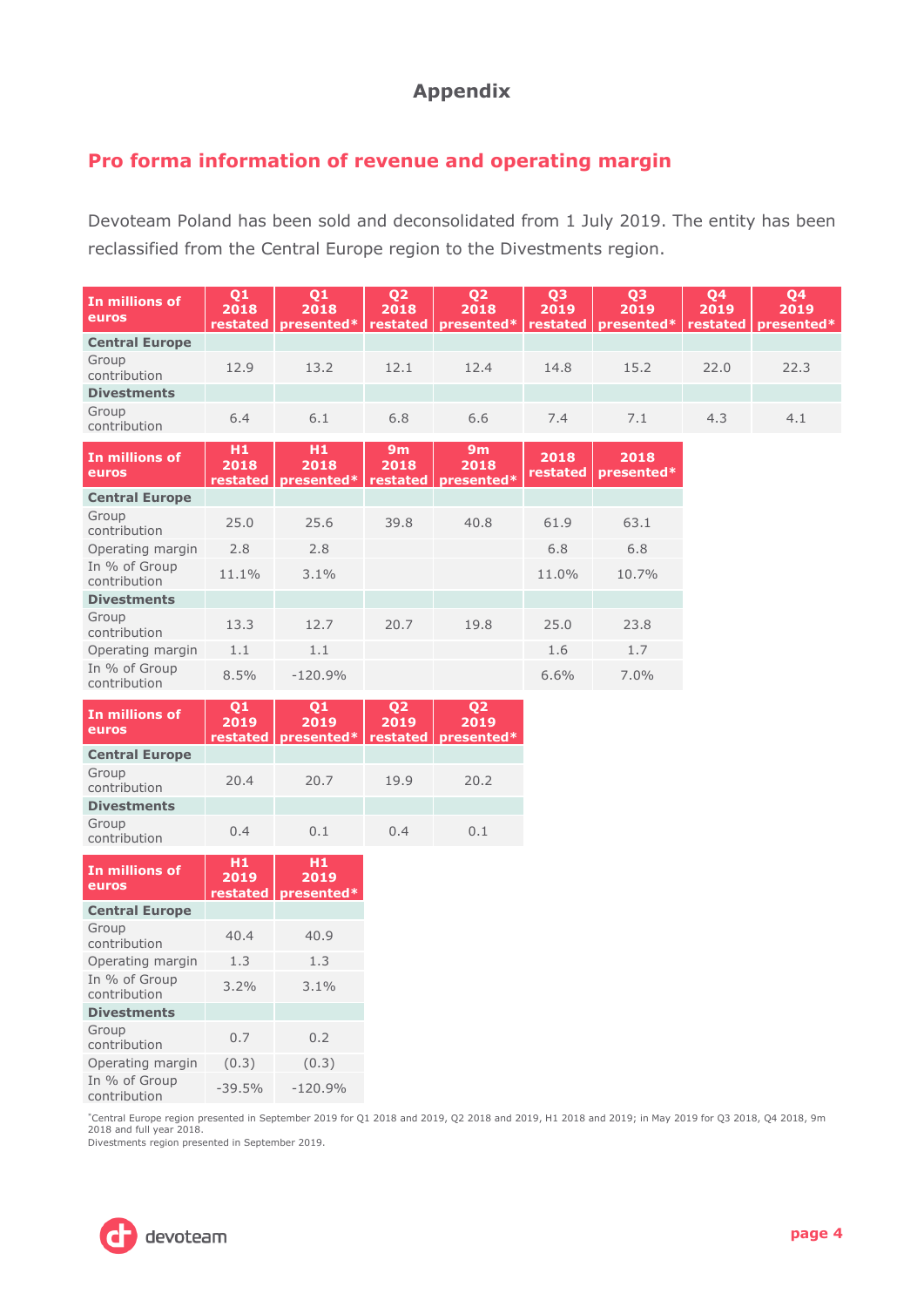# **Quarterly revenue by region**

| In millions of euros                 | Q3 2019                  | Q3 2018 | 9m 2019 | 9m 2018 |
|--------------------------------------|--------------------------|---------|---------|---------|
| <b>France</b>                        | 83.6                     | 76.6    | 258.5   | 232.3   |
| Variation                            | 9.1%                     |         | 11.3%   |         |
| L-f-I variation                      | 9.1%                     |         | 11.3%   |         |
| <b>Northern Europe &amp; Benelux</b> | 47.6                     | 35.7    | 147.3   | 113.7   |
| Variation                            | 33.3%                    |         | 29.6%   |         |
| L-f-I variation                      | 15.8%                    |         | 11.9%   |         |
| <b>Central Europe</b>                | 20.5                     | 14.8    | 60.8    | 39.8    |
| Variation                            | 38.3%                    |         | 52.7%   |         |
| L-f-I variation                      | 6.7%                     |         | 3.9%    |         |
| <b>Iberia &amp; Latam</b>            | 16.9                     | 10.5    | 50.2    | 26.4    |
| Variation                            | 61.3%                    |         | 89.9%   |         |
| L-f-I variation                      | 10.6%                    |         | 4.3%    |         |
| <b>Rest of the world</b>             | 14.3                     | 10.7    | 40.4    | 30.9    |
| Variation                            | 33.2%                    |         | 30.7%   |         |
| L-f-I variation                      | 28.4%                    |         | 26.4%   |         |
| <b>Corporate &amp; other</b>         | (0.8)                    | (0.5)   | (2.7)   | (2.2)   |
| <b>Divestments</b>                   | $\overline{\phantom{0}}$ | 7.4     | 0.7     | 20.7    |
| <b>Total</b>                         | 182.1                    | 155.2   | 555.4   | 461.7   |
| Variation                            | 17.3%                    |         | 20.3%   |         |
| L-f-I variation                      | 11.3%                    |         | 10.8%   |         |
| Currency impact                      | 0.2%                     |         | 0.2%    |         |
| Perimeter impact                     | 5.8%                     |         | 9.2%    |         |

Of which impact of significant acquisitions:

| In millions of euros                              | 03 2019 | 03 2018 | 9m 2019 | 9m 2018 |
|---------------------------------------------------|---------|---------|---------|---------|
| <b>Northern Europe &amp; Benelux</b>              | 6.5     |         | 20.5    |         |
| Paradigmo, consolidated as of 1 July 2018         |         |         | 0.8     |         |
| Jayway, consolidated as of 1 October 2018         | 5.0     |         | 17.2    |         |
| Avalon Solutions, consolidated as of 1 April 2019 | 1.4     |         | 2.5     |         |
| <b>Central Europe</b>                             | 4.6     |         | 19.4    |         |
| Alegri, consolidated as of 1 September 2018       | 4.6     |         | 19.4    |         |
| <b>Iberia &amp; Latam</b>                         | 5.2     |         | 22.4    |         |
| New BIC, consolidated as of 1 July 2018           |         |         | 1.9     |         |
| Bold, consolidated as of 1 September 2018         | 5.2     |         | 20.4    |         |

# **Utilization rate of internal resources**

|       |       |       |       |       | Q1 2018   Q2 2018   Q3 2018   Q4 2018   2018   Q1 2019   Q2 2019   Q3 2019 |       |          |
|-------|-------|-------|-------|-------|----------------------------------------------------------------------------|-------|----------|
| 85.6% | 84.4% | 84.2% | 82.7% | 84.2% | 82.3%                                                                      | 83.1% | $84.0\%$ |

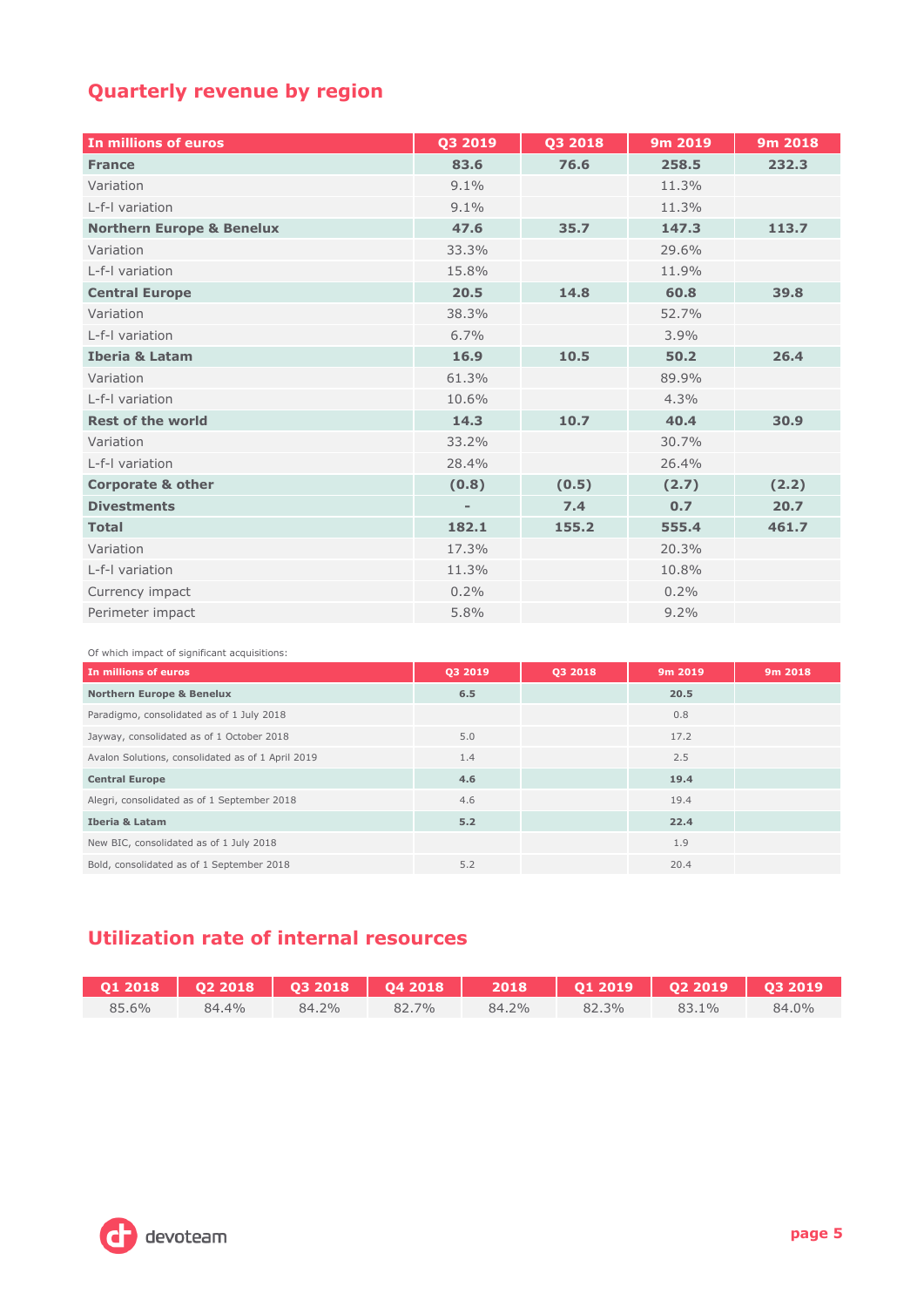## **Changes in exchange rates**

| For $C1$         | <b>Average rate</b><br>9m 2019 | <b>Average rate</b><br>9m 2018 | <b>Variation</b> |
|------------------|--------------------------------|--------------------------------|------------------|
| UAE dirham       | 4.127                          | 4.386                          | 6.3%             |
| Swiss franc      | 1.118                          | 1.161                          | 3.9%             |
| Czech koruna     | 25.702                         | 25.574                         | $-0.5%$          |
| Danish krone     | 7.464                          | 7.450                          | $-0.2%$          |
| Pound sterling   | 0.884                          | 0.884                          | $0.1\%$          |
| Moroccan dirham  | 10.792                         | 11.161                         | 3.4%             |
| Mexican peso     | 21.634                         | 22.738                         | 5.1%             |
| Norwegian krone  | 9.771                          | 9.588                          | $-1.9%$          |
| Zloty            | 4.301                          | 4.249                          | $-1.2%$          |
| Serbian dinar    | 117.928                        | 118,227                        | 0.3%             |
| Swedish kronor   | 10.568                         | 10.237                         | $-3.1%$          |
| Singapore dollar | 1.533                          | 1.600                          | 4.4%             |
| Tunisian dinar   | 3.317                          | 3.040                          | $-8.3%$          |
| Turkish lira     | 6.339                          | 5.510                          | $-13.1%$         |
| US dollar        | 1.124                          | 1.194                          | 6.3%             |

### **Glossary**

France: France.

Northern Europe & Benelux: Belgium, Denmark, United Kingdom, Luxembourg, Netherlands, Norway and Sweden. It also includes TMNS in Germany and in Serbia, Jayway in the United States, Avalon Solutions in Poland, in Singapore and in the USA.

Central Europe: Austria, Switzerland, Czech Republic, Germany and Slovakia.

Iberia & Latam: Spain, Mexico, Panama and Portugal.

Rest of the world: Middle East, Italy, Morocco, Tunisia and Turkey.

Corporate: headquarter activities which cannot be allocated directly to the operational regions, and discontinued operations.

Divestments: in 2018, the region includes Shift deconsolidated from 1 September 2018 and Siticom GmbH deconsolidated from 31 December 2018. In 2019, it includes NauOn (Bold) deconsolidated from 30 June 2019, and Devoteam Poland deconsolidated from 1 July 2019.

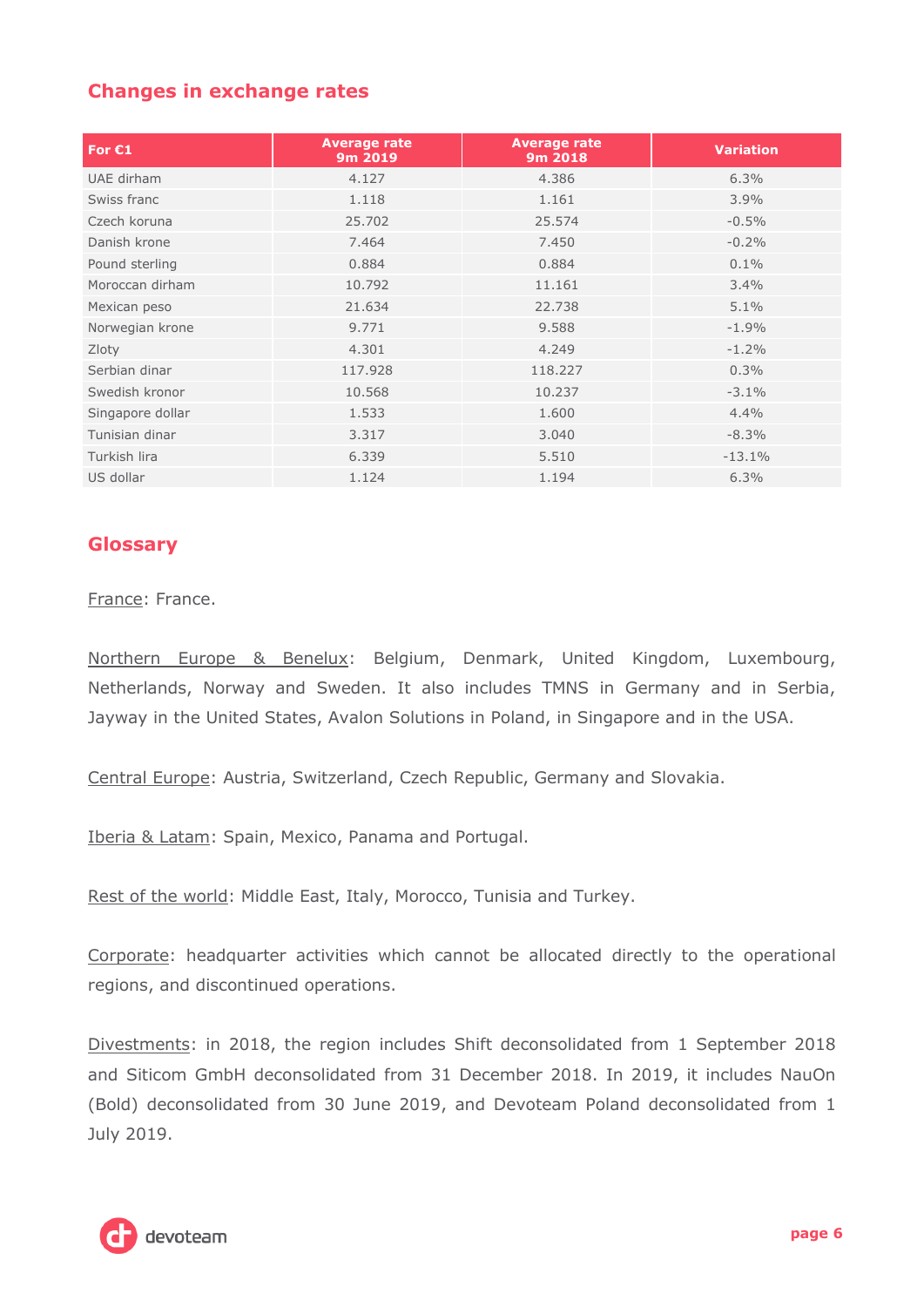Revenue and group contribution: the revenue of a region is the contributive revenue and is defined as the total revenue (internal and external) of the region minus the costs of internal subcontracting. It reflects the contribution of the region to the revenue of the Group produced with own resources. The sum of the contributions of the regions corresponds to the consolidated revenue of the Group.

Operating margin: current operating result excluding the amortization of intangible assets resulting from acquisitions and the cost of share-based payments.

Like-for-like or l-f-l variation: variation at comparable perimeter and exchange rates.

The currency impact is calculated by translating the accounts for year N of subsidiaries having a functional currency different than euro with N-1 exchange rates.

The impact of changes in the scope of consolidation is determined:

- for the year N acquisitions, by deducting from total revenue N, the amount of revenue generated during year N by the acquired entities;

- for the year N-1 acquisitions, by deducting from total revenue N, the amount of revenue generated during year N over the months during which the acquired entities were not consolidated in N-1;

- for the year N disposals, by deducting from total revenue N-1, the amount of revenue generated during year N-1 over the months during which the divested entities were no longer consolidated in N;

- for the year N-1 disposals, by deducting from total revenue N-1, the amount of revenue generated during year N-1 by the divested entities.

Utilization rate of resources: number of working days of billable employees that were billed to a client compared to the total number of available days excluding holidays.

Attrition rate: number of billable employees leaving the Group during the period compared to the average billable headcount over the same period.

SMACS: Social Mobile Analytics Cloud Security.

Free cash flow: operating cash flow reduced by the acquisition of tangible and intangible assets. For comparability purposes, from 1 January 2019, the operating cash flow is restated of IFRS 16 "leases" to maintain the lease payments in operating cash flow.

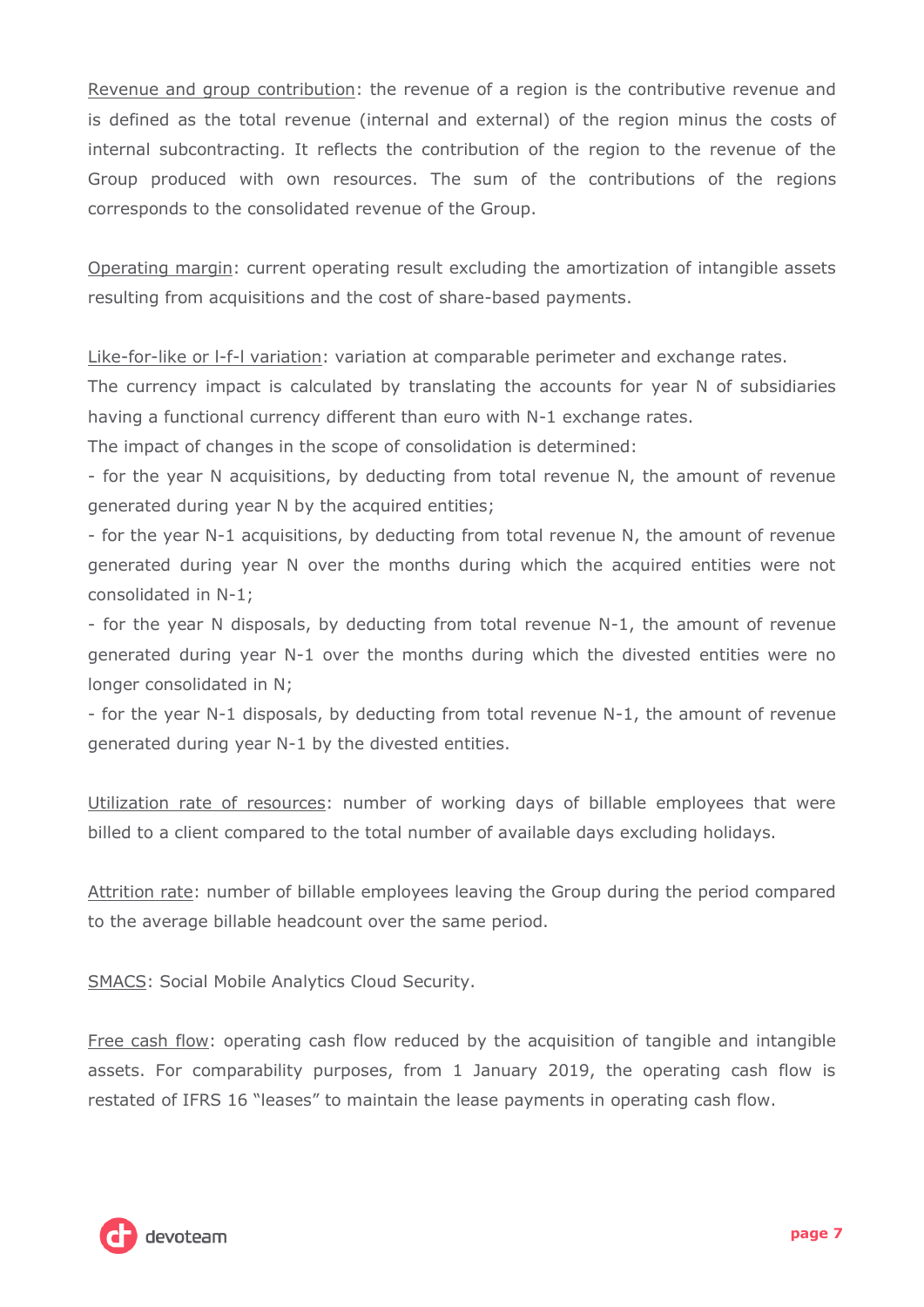Speedboat: new entity that offers a promising or potentially promising product or service, outside of the Group's current range of activities in a given country, which receives accelerated development assistance from one or more associate managers with a view to reaching a critical size within three to five years.